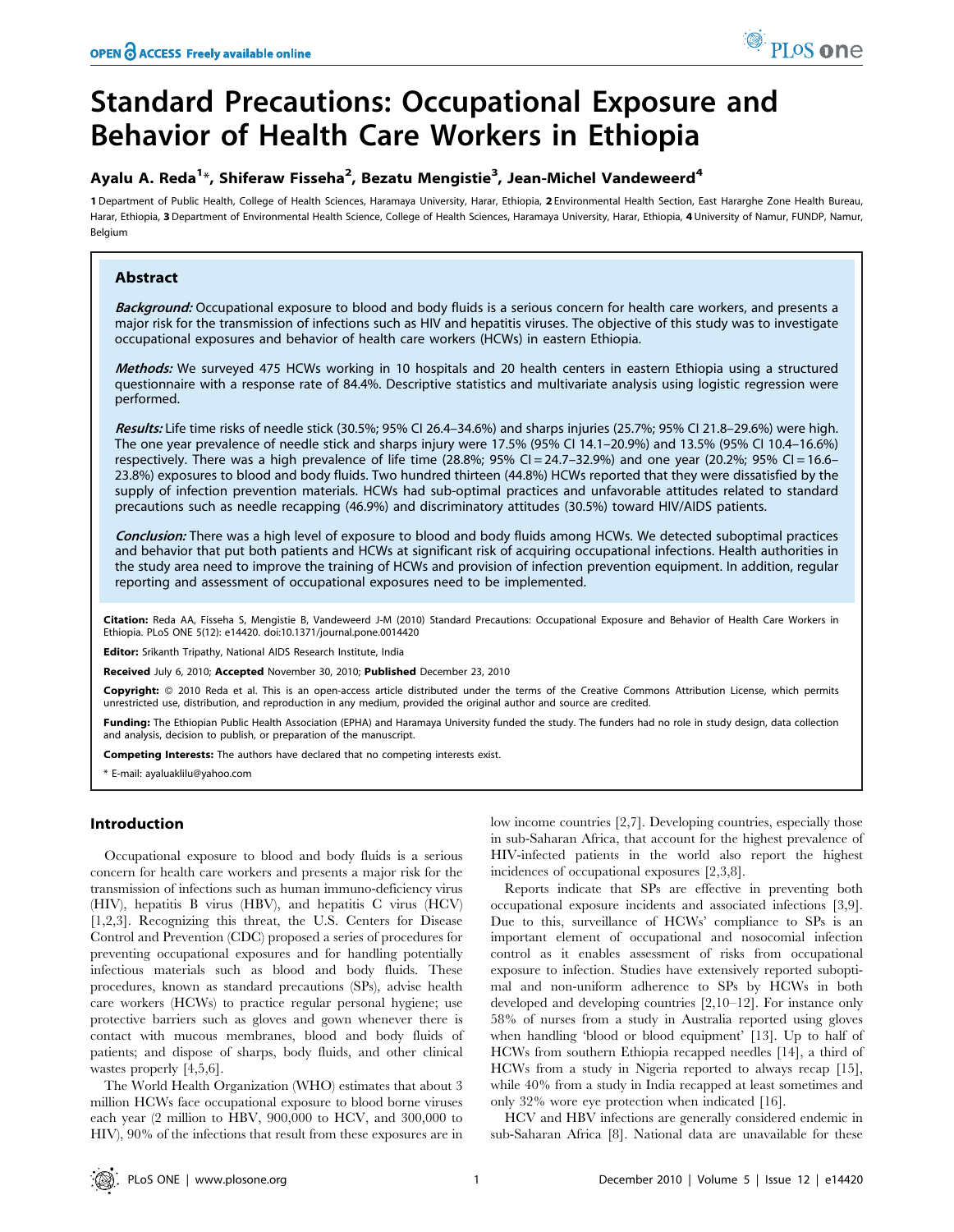blood borne infections in Ethiopia. However, surveys in different parts of the country indicate the prevalence of HCV to be 0.9– 5.8% [17,18] and estimates for HBV range from 4.7% to 14.4% [18–22]. According to projections for 2010, the prevalence of HIV/AIDS for Ethiopia is estimated at 2.8% [23]. Blood is routinely screened before transfusion. An official supply of disposable syringes and related devices are available even though little is known about their adequacy and replenishment.

In Ethiopia, there are only a few studies that describe occupational exposures and compliance to SPs among HCWs. In 2006, the Ethiopian Public Health Association indentified standard precautions as an area of research gap and public health importance in the country citing lack of investigations in this area and the apprehension of HCWs in handling HIV/AIDS cases [24]. Since then, the governmental and non-governmental organizations (NGOs) have given attention to standard precautions by initiating post-exposure prophylaxis (PEP) and increased supply of materials such as safety boxes. However, the evidence base surrounding SPs in this resource poor setting remains limited. This study aims to investigate occupational exposure and the behaviour of health care workers in eastern Ethiopia.

#### Methods

## Settings, study design and participants

We conducted a cross-sectional survey in 10 hospitals and 20 health centers in two administrative regions of Ethiopia (Harari and Dire Dawa). All health care personnel including physicians, nurses, laboratory technicians and health assistants, working in the institutions and directly involved in day-to-day patient care were included in the study. The researchers reached participants through their respective institution and department heads. Data collection took place from February 1 to May 30, 2010.

Ethiopian health care institutions are structured according to the World Health Organization's recommendation for primary health care [25] and consist of community health centers and hospitals with governmental and private ownership. The surveyed institutions serve more than 620,000 people residing in urban and rural areas [26]. Projected estimates of HIV/AIDS prevalence for 2010 are 4.4% for Harari and 5.7% for Dire Dawa [23]. There is limited information on the prevalence of blood borne infections in the study area apart from HIV/AIDS. In addition, limited information is available on routes of transmission such as traditional practices and injection drug use.

# Questionnaire and data collection

Data were collected using a self administered structured questionnaire. It was developed after reviewing qualitative and quantitative literatures for relevant items. Final items were generated after running a partial Delphi process. This is an interactive and multistage group facilitation technique designed to transform opinion into group consensus [27]. After consensus, the items were checked for clarity and translated into the local language of Amharic. The resulting questionnaire was pretested on a convenience sample of 30 HCWs in a nearby health center in another neighboring region (Oromia) and corrections were made afterwards. The final questionnaire with 58 close ended questions included basic demographic information such as age and sex; behavior and attitudes toward standard precautions; and occupational exposure incidents. The questionnaire specifically asks respondents to list life time and previous one year exposures specifically from needle-stick injuries, other sharps injuries, and blood and body fluids splashing (refer to supporting File S1 for questionnaire).

#### Statistical analysis

SPSS version 15.0 was used for data analysis. Associations were examined using Chi-square tests and multivariate logistic regression. Multicollinearity was examined using linear regression. Unadjusted and adjusted (AOR) odds ratios were used as indicators of the strength of association. Alpha was set at less than or equal to 0.05.

## Ethical clearance

The Institutional Research Ethics Review Committee of Haramaya University gave ethical approval. The HCWs were informed about the study, its importance and confidentiality of the information requested. Written consent was obtained from participants in a form provided with the questionnaire.

# Results

#### Population

From among a total of 563 HCWs working in 30 health care institutions in the area, 484 responded giving a response rate of 84.4%. We discarded 9 incomplete questionnaires, and based our analysis on the remaining 475 respondents. The mean age and work experience of the respondents were  $30.8$  (SD $\pm$ 8.9) and 8.2 years  $(SD \pm 8.7)$  respectively (Table 1).

#### Occupational exposure

The self-reported life time risk of at least one needle stick or sharps injury among HCWs was 30.5% (95% CI 26.4–34.6%), and 25.7% (95% CI 21.8–29.6%) respectively. The self-reported one year prevalence of needle stick- and sharps injury was 17.5% (95% CI 14.1–20.9%) and 13.5% (95% CI 10.4–16.6%) respectively. The self-reported life time- and one year risk of splashing of blood and body fluids was 28.8% (95% CI 24.7– 32.9%) and 20.2% (95% CI 16.6–23.8%) (Table 2).

Working in hospitals was associated with risk of needle stick injury (OR 3.2; 95% CI 2.2–4.8; AOR 1.75; 95% CI 0.96–1.10), sharps injury (OR 2.2; 95% CI 1.2–4.0) but not with body fluids

**Table 1.** Characteristics of the study population ( $N = 475$ ).

| Characteristic             |             |
|----------------------------|-------------|
|                            | n (%)       |
| Male sex                   | 244 (53.4%) |
| Age, mean (SD)             | 30.8 (8.9)  |
| Work experience, mean (SD) | 8.2(8.7)    |
| Profession                 |             |
| <b>Nurses</b>              | 333 (70.1)  |
| Laboratory Technicians     | 47 (9.9)    |
| Health officers            | 32(6.7)     |
| <b>Midwives</b>            | 28 (5.9)    |
| <b>Health Assistants</b>   | 20(4.2)     |
| Physicians                 | 15(3.2)     |
| Health care institution    |             |
| Hospitals                  | 10 (33.3)   |
| Health centers             | 20 (66.7)   |
| Employment                 |             |
| Hospital                   | 301 (63.4)  |
| Health center              | 174 (36.6)  |

doi:10.1371/journal.pone.0014420.t001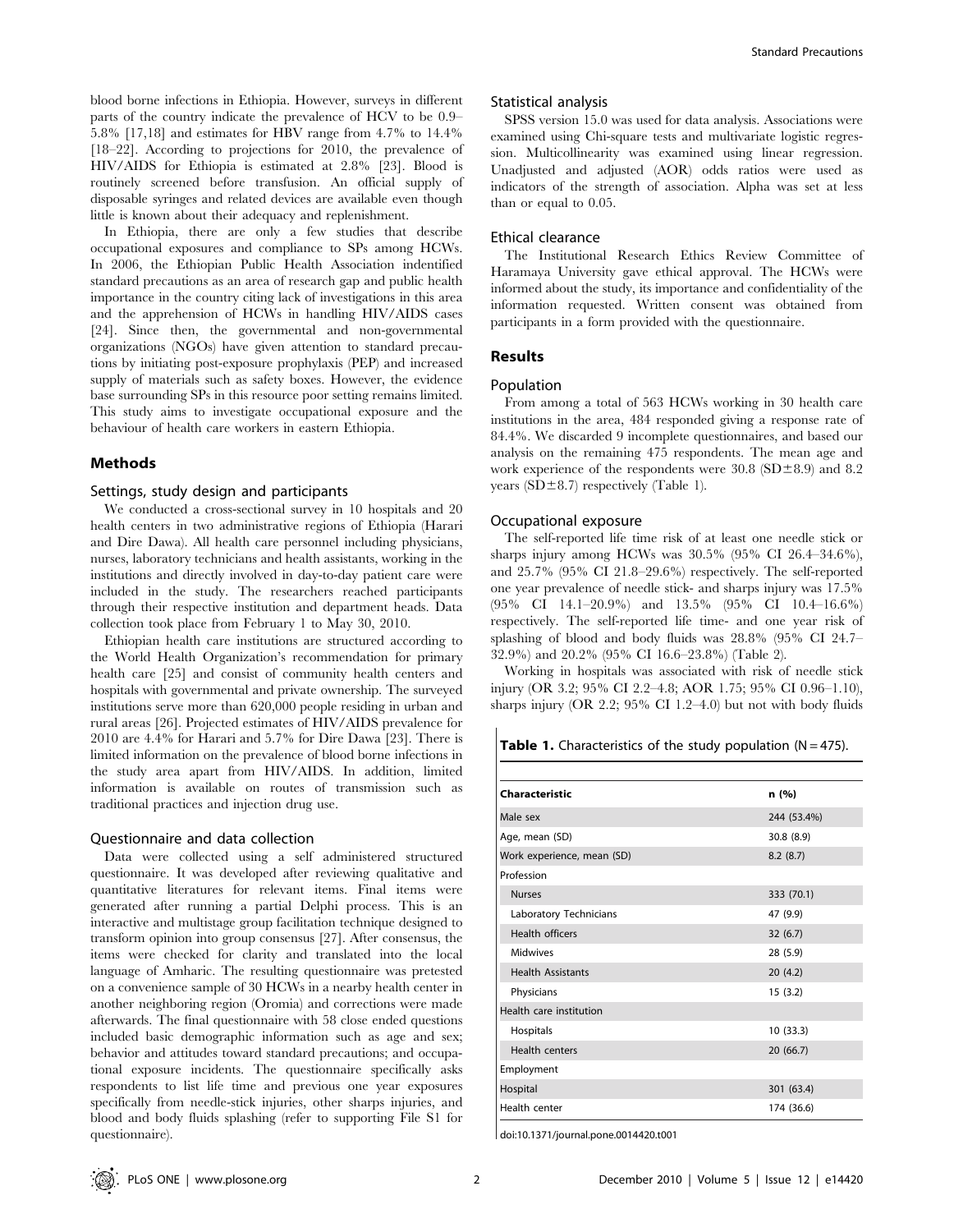**Table 2.** Responses of HCWs to items related to standard precautions ( $N = 475$ ).

| <b>Items</b> |                                                                                                          | % of 'yes' or 'agree'<br>responses (n) |
|--------------|----------------------------------------------------------------------------------------------------------|----------------------------------------|
|              | Self-reported life time and last one year exposure incidences                                            |                                        |
|              | Have you ever had needle stick injury?                                                                   | 30.5% (145)                            |
|              | Have you had needle stick injury in the last one year?                                                   | 17.5% (83)                             |
|              | Have you ever had sharps injury?                                                                         | 25.7% (122)                            |
|              | Have you had sharps injury in the last one year?                                                         | 13.5% (64)                             |
|              | What were the reasons for the last needle stick injury in the last one year?                             |                                        |
|              | Sudden movement of the patient                                                                           | 45% (36)                               |
|              | During recapping                                                                                         | 36.3% (29)                             |
|              | During handling and collection of wastes                                                                 | 18.8% (15)                             |
|              | Have you ever had splashing of blood or body fluids to your mouth or eyes?                               | 28.8% (137)                            |
|              | Have you had splashing of blood or body fluids to your mouth or eyes in the last one year?               | 20.2% (96)                             |
|              | What measures did you take after exposure to blood or body fluids or injury with needle stick or sharps? |                                        |
|              | Washing with soap and water                                                                              | 43.4% (206)                            |
|              | Wash with jodine or alcohol solution                                                                     | 38.5% (183)                            |
|              | Get tested for HIV                                                                                       | 26.5% (126)                            |
|              | Seek post exposure prophylaxis (PEP)                                                                     | 18.5% (88)                             |
|              | Take tetanus anti-toxoid (TAT)                                                                           | 10.7% (51)                             |
|              | Squeezing to extract more blood                                                                          | 10.1% (48)                             |
|              | Applying pressure to stop bleeding                                                                       | $9.1\%$ (43)                           |
| Ш            | Self-reported behavior, knowledge and attitude                                                           |                                        |
|              | Which of the following infections are transmitted through blood and body fluids?                         |                                        |
|              | Human immunodeficiency virus (HIV)                                                                       | 97.9% (465)                            |
|              | Hepatitis B virus (HBV)                                                                                  | 91.8% (436)                            |
|              | Hepatitis C virus (HCV)                                                                                  | 61.7% (293)                            |
|              | Malaria                                                                                                  | 15.6% (74)                             |
|              | Which of the factors below do you think are contributing to occupational exposures in your institution   |                                        |
|              | Lack of personal protection equipment (PEP)                                                              | 70.1% (333)                            |
|              | Inadequate hand washing facility                                                                         | 65.7% (312)                            |
|              | Excess work load                                                                                         | 64.6% (307)                            |
|              | Over crowded work place                                                                                  | 61.1% (290)                            |
|              | Lack of commitment to invest in infection control by management                                          | 60.4% (287)                            |
|              | Is there a tendency to over-prescribe injections in your health institution?                             | 23.4% (111)                            |
|              | Have you worn gloves the last time you took a blood sample?                                              | 82.5% (392)                            |
|              | Have you taken training on occupational infection prevention?                                            | 39.6% (188)                            |

doi:10.1371/journal.pone.0014420.t002

splashing to mouth or eyes (OR 1.7; 95% CI 1.05–2.8; AOR 1.53; 95% CI 0.89–2.62) in the past one year. Needle stick injury was significantly associated with females (AOR 1.75; 95% CI 1.04– 2.92) and HCWs that practice needle recapping, but it failed to reach statistical significance (AOR 1.27; 95% CI 0.76–2.13). Findings of the multivariate logistic regression analysis are displayed in Table 3. Taking training was not protective against needle stick injury in the past one year (OR 0.9; 95% CI 0.6–1.5). Needles stick injury (p 0.53) or body fluid splashing to the eyes and mouth (p.06) were not significantly different across professions. The main reasons for the last injury in the past one year were sudden movement of the patient (45%) and recapping (36.3%). Last one year incidence of needle stick injury and blood and body fluids splashing were significantly associated with each other independently (OR 3.20; 95% CI 1.91–5.37; AOR 3.21; 95% CI

1.86–5.48). The measures HCWs took in the event of occupational exposures and injuries included PEP (88, 18.5%) and getting tested for HIV (126, 26.5%) (Table 2).

# Behavior and attitudes

Two hundred thirteen (44.8%) HCWs reported that they were dissatisfied by the supply of infection prevention materials, while three hundred thirty seven (70.9%) respondents perceived their work place to have put them at high risk of HIV. One hundred forty five (30.5) HCWs reported that HIV patients should be cared for separate from other patients. One hundred forty four (30.3%) participants reported that patients may have acquired nosocomial HIV infection. This response was significantly associated with HCWs working in hospitals (OR 2.2; 95% CI 1.4–3.4).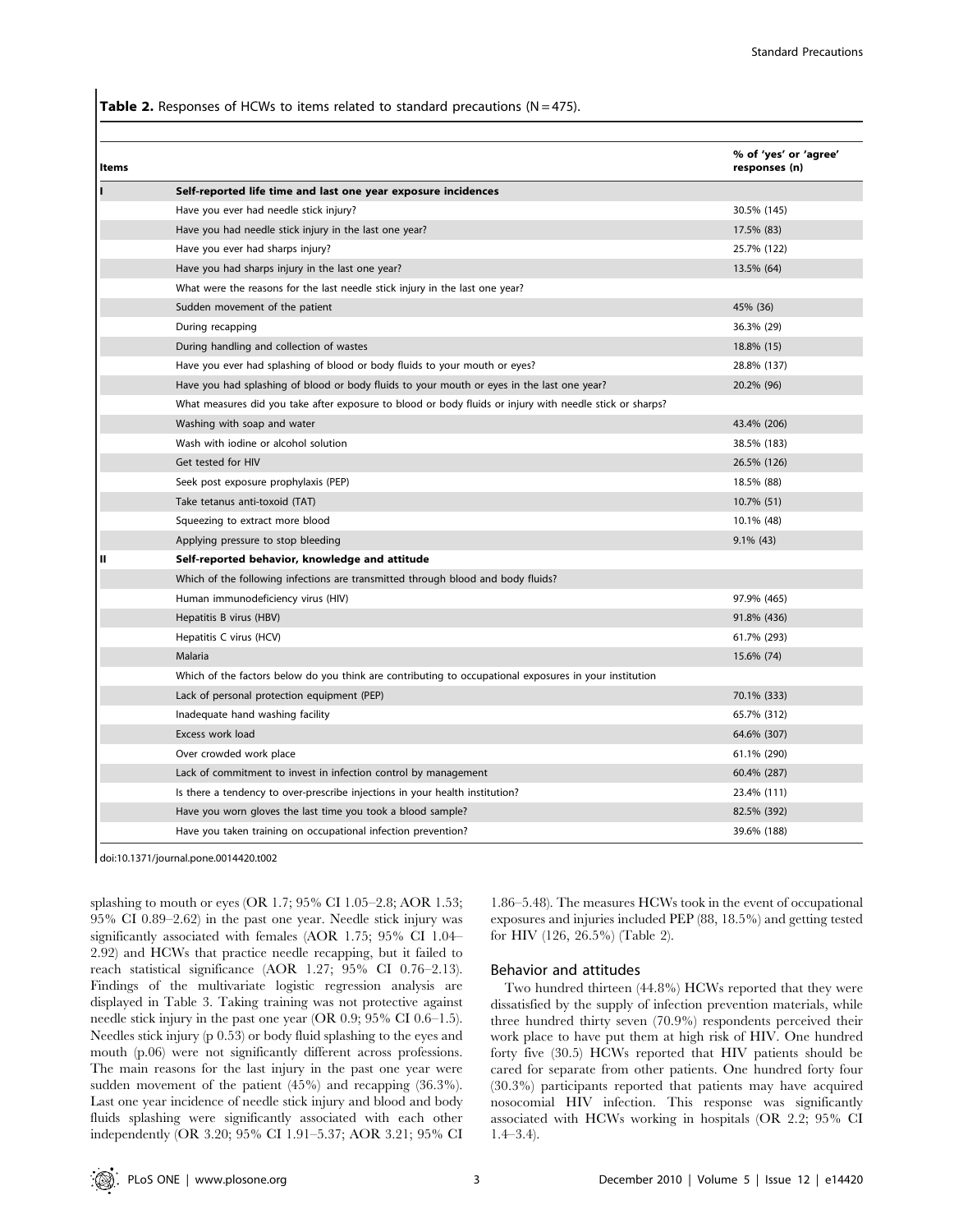Table 3. Multivariate logistic regression model (1 and 2) results.

| Model 1. Risk of needle stick injury in the past one year (self-reported) <sup>§</sup> |  |  |  |  |  |  |  |
|----------------------------------------------------------------------------------------|--|--|--|--|--|--|--|
|----------------------------------------------------------------------------------------|--|--|--|--|--|--|--|

| <b>Variables</b>                                                                                                      | <b>OR</b> | 95% CI        | P          |  |  |  |
|-----------------------------------------------------------------------------------------------------------------------|-----------|---------------|------------|--|--|--|
| Age                                                                                                                   | 1.03      | $0.96 - 1.10$ | 0.38       |  |  |  |
| Sex (Female vs. Male)                                                                                                 | 1.75      | $1.04 - 2.92$ | $0.03*$    |  |  |  |
| Institution (Hospital vs. Health centre)                                                                              | 1.75      | $0.96 - 3.19$ | 0.06       |  |  |  |
| Experience                                                                                                            | 0.99      | $0.92 - 1.05$ | 0.73       |  |  |  |
| Regularly apply standard precautions <sup>*</sup>                                                                     | 1.09      | $0.88 - 1.35$ | 0.40       |  |  |  |
| Recap needles (Yes vs. No)                                                                                            | 1.27      | $0.76 - 2.13$ | 0.36       |  |  |  |
| Blood and body fluids splashing to eyes or mouth in the past one year                                                 | 3.21      | $1.88 - 5.48$ | $<$ 0.00** |  |  |  |
| Model 2. Risk of blood and body fluids splashing to the eye or mouth in the past one year(self-reported) <sup>8</sup> |           |               |            |  |  |  |
|                                                                                                                       |           |               |            |  |  |  |
| Age                                                                                                                   | 0.98      | $0.91 - 1.05$ | 0.48       |  |  |  |
| Sex (Female vs. Male)                                                                                                 | 1.002     | $0.62 - 1.62$ | 0.99       |  |  |  |
| Institution (Hospital vs. Health centre)                                                                              | 1.53      | $0.89 - 2.62$ | 0.12       |  |  |  |
| Experience                                                                                                            | 1.03      | $0.96 - 1.10$ | 0.44       |  |  |  |
| Regularly apply standard precautions <sup>*</sup>                                                                     | 0.79      | $0.66 - 0.96$ | $0.02*$    |  |  |  |
| Recap needles (Yes vs. No)                                                                                            | 0.96      | $0.59 - 1.57$ | 0.88       |  |  |  |

¥ Rated on a Likert scale from 1 'Never' to 5 'Always';

 $10^{-5}$ -2LL = 449.3; Nagelkerke R Square = 9.0%; Model p < 0.00;

 $S = 2LL = 404.0$ ; Nagelkerke R Square = 10. 9%; Model p < 0.00;

 $*p<0.05$ ;

\*\*p,0.01; OR, odds ratio; CI, confidence interval.

doi:10.1371/journal.pone.0014420.t003

Three hundred eighty four (80.8%) HCWs reported that they regularly follow standard precautions. Two hundred thirty three (46.9%) HCWs practice needle recapping, while 28 (5.9%) reuse syringes, the main reason cited for reuse being shortage (78.5%, n 22). Those working at hospitals had a higher frequency of needle re-use (OR = 2.8; 95% CI 1.04–7.5) and recapping (OR 3.2; 95% CI 2.2–4.8) compared to their peers in health centers. Recapping was also highest among physicians (73.3%), health assistants  $(65.0\%)$  and laboratory technicians  $(57.4\%)$  (p 0.04). Three hundred seventy nine (79.8%) HCWs responded that gloves are required for any contact with patients (Table 2).

# Discussion

We detected a high level of self-reported exposure to blood and body fluids. Life time risks of needle stick (30.5%) and sharps injuries (25.7%) were high. There was a high prevalence of both life time (28.8%) and one year (20.2%) exposures to body fluids. HCWs had poor practices like needle recapping (46.9%) and unfavorable attitudes such as discriminatory opinions (30.5%) toward HIV/AIDS patients.

The logistic regression model indicated that needle stick injuries and body fluid exposures are strongly associated with each other, indicating the clustering nature of exposure incidents on groups of HCWs probably based on risky habits and suboptimal SPs compliance. The 17.5% one year prevalence of needle stick injury is similar to a report from the United Arab Emirates (UAE) by Jacob et al. [28] in which 19% of HCWs faced injury, but lower than a finding in northern Ethiopia [29] in which a three month prevalence of 17.2% was reported; and much lower than that of a report from southern Ethiopia in which the one year prevalence was 30.9% [14] and a study in Uganda (57%) by Nsubuga et al. [30]. A higher percentage of respondents (47%) in this study as well as in southern Ethiopia [14] (57%) had risky practices such as needle recapping. The risks of infection following percutaneous exposure to infected blood is lower for HIV (0.3%) [31,32] compared to hepatitis C (3%) and hepatitis B (30%) [32]. However, this is not reassuring as the higher frequency of injury and exposures reported and the high prevalence of these infections mean that HCWs in developing countries are at a magnified risk of acquiring the infections.

The level of training about SPs by the current participants (39.6%) is similar to a finding in India by Kermode et al. [16] in which 36% HCWs have taken training. Unfortunately, taking training was not found to be protective from occupational exposures such as needle stick injury in the past one year (OR 0.9; 95%  $CI = 0.6-1.5$ . This will be a serious challenge to infection prevention efforts. This is similar to previous reports [14,33,34] in which training to HCWs seems to not necessarily bring about protection from exposures. The reason for this may be that the knowledge acquired may not necessarily translate into practice of preventive measures or that the trainings provided may be more theoretical than practical and the limited sources of continuous information on standard precautions. Lack of an enabling environment to comply with standard precautions may also contribute to poor compliance.

In this study 80.8% of HCWs reported that they regularly follow SPs and the regression model indicated that HCWs who regularly apply standard precautions reduced their risks to exposure incidents by 20%. The level of compliance in this study similar is to a finding from Australia [13] and higher than the report from the UAE (19%) [28]. However, when we consider contradictory findings such as belief by 79.8% HCWs that gloves are required for any contact with patients, and 46.6% recapped needles, we know that the rate of proper compliance is probably much lower, as documented in a study in Australia [13]. In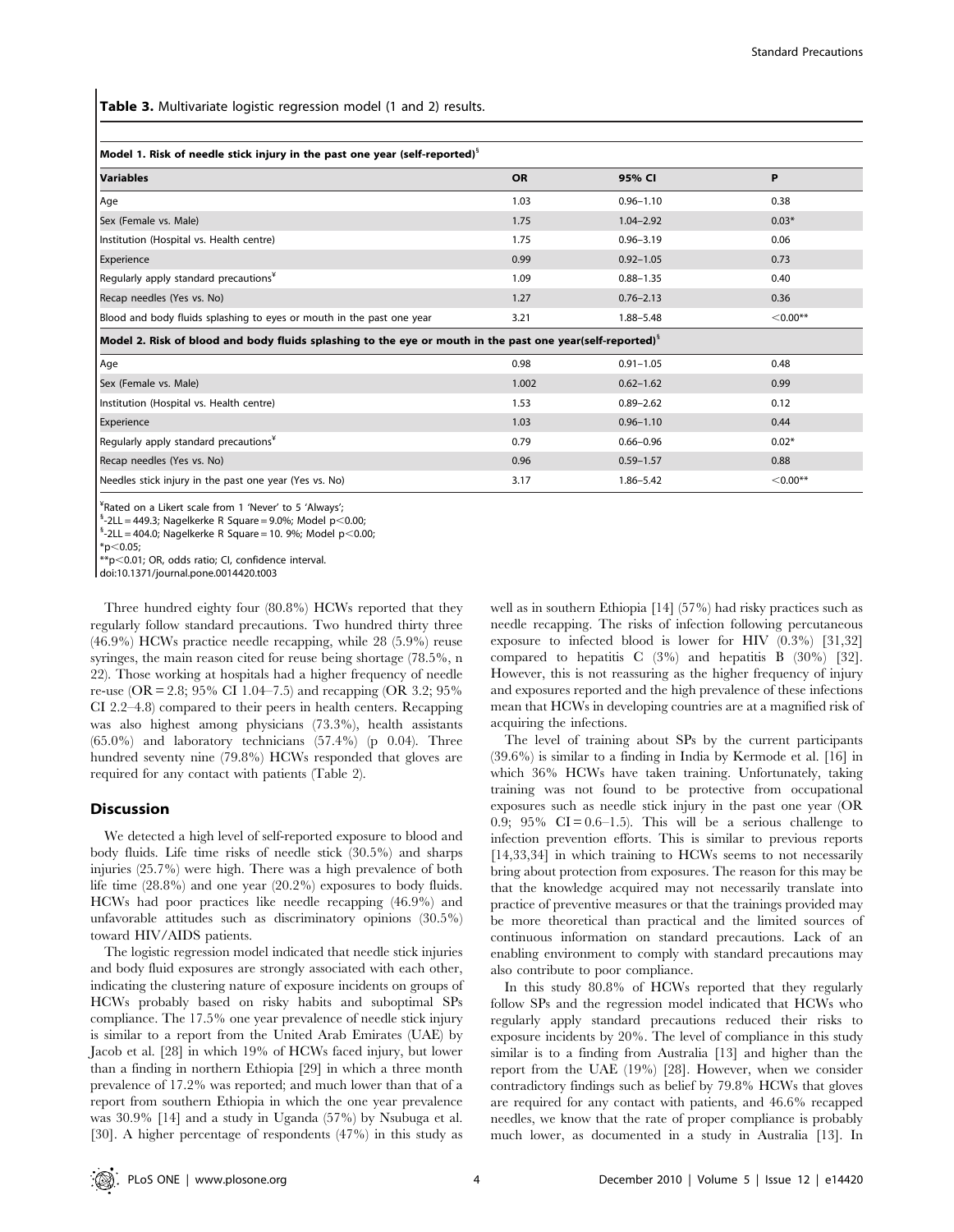addition, HCWs commonly over estimate their knowledge and practices on infection prevention [13,16,35], the magnitude of which is methodologically difficult to estimate. Partial compliance and suboptimal practices were also reported in other countries such as Nigeria [15], India [16] and the UK [36] where HCWs make unjustified assessments of risks from- and infection status of clients rather than properly and consistently applying standard precautions.

About 45% of the participants reported dissatisfaction by the provision of infection prevention materials (44.8%); and reuse of syringes was practiced by 5.9% HCWs, 78.5% of whom cited lack of supply as the main reason. Lack of infection prevention supplies seriously hampers prevention efforts and puts patients and HCWs at greater risk of infection and adds to the dissatisfaction of HCWs with their work environment. In fact, on top of the dangerous practice of needle reuse in a minority of HCWs, the report by 30.3% that patients may have acquired nosocomial HIV infection is a worrisome finding that adds credence to the foregoing argument. It is known that HCWs in sub-Saharan Africa are dissatisfied with their job, underpaid and overworked, and illprotected [8,37–39]. Even though the authors of this report have witnessed an increased attention to provision of infection prevention materials recently, such findings indicate the need to further increase supplies. Furthermore, 70.9% of the HCWs perceived their work place to have put them at higher risk of acquiring HIV infection and 30.5% preferred treating HIV patients separate from other patients. This may indicate the general level of apprehension in the work environment and the associated stigma toward HIV/AIDS patients on the part of HCWs in this and previous surveys in the country [24,34] and elsewhere [40–42].

There have been very few randomized controlled trials conducted that provide evaluative evidence for effectiveness of interventions for reducing occupational exposure [31]. The commonly recommended preventive strategies for reducing occupational injuries and to increase conformity with standard precautions include education, awareness campaigns, risk reducing devises such as single use needles, reduction of unnecessary injections, legislative action, provision of personal protective equipment (PPE), introduction of safety guidelines and reporting mechanisms, and creating a compliance-enabling environment [3,32,43,44]. Involvement of HCWs in infection control decisions is considered important [31]. Efforts toward reducing population levels of infections such as hepatitis and HIV are also important goals. However, it is known that these preventive strategies are mostly not implemented fully and/or compromised in the health care systems of most developing countries [3,8,28,30,44]. In Ethiopia, despite recognition of the importance of HIV/AIDS and other diseases transmitted through blood and body fluids by policy makers and public health professionals alike [24], there are no formalized post-exposure counseling, reporting procedures and

### References

- 1. Anonymous (2005) Joint ILO/WHO guidelines on health services organization and HIV/AIDS. Geneva, Switzerland: International Labor Organization and World Health Organization.
- 2. WHO (2002) The world health report: reducing risks, promoting healthy life. Geneva, Switzerland: World Health Organization.
- 3. Hutin Y, Hauri A, Chiarello L, Catlin M, Stilwell B, et al. (2003) Best infection control practices for intradermal, subcutaneous, and intramuscular needle injections. Bulletin of the World Health Organization. pp 491–500.
- 4. CDC (1987) Recommendations for prevention of HIV transmission in health care settings. MMWR 36.
- 5. CDC (1989) Guidelines for prevention of transmission of immunodeficiency virus and hepatitis B virus to health-care and public-safety workers. MMWR 38.
- 6. Molinari JA (2003) Infection control: Its evolution to the current standard precautions. Journal of the American Dental Association. pp 569–574.

infection control strategies in general. For instance, hepatitis and tetanus vaccinations remain inaccessible for Ethiopian HCWs. In addition, the recently launched post exposure prophylaxis (PEP) against HIV infection is available only at selected hospitals in urban areas and as a result it is not easily accessible to most HCWs. Therefore, governmental and non-governmental organizations need to expand and revise the currently available prevention facilities and put in place infection control and prevention strategies that are locally sustainable, cost-effective and scientifically sound.

The response rate of 84.4% is higher [13,28,36] or similar [16] to previous studies. No particular characteristic could be identified in non-respondents except that some HCW were unavailable as they had either joined short courses or enrolled in higher institutes for further study. Social desirability bias is also a potential limitation in self-reported studies like this one, in that HCWs might report socially acceptable responses than their actual day to day practice. The lack of standardized questionnaires with acceptable reliability and validity for assessing compliance to standard precautions limits comparison of our findings with previous research. To overcome this problem we included items used by other authors in order to aid comparison. As this is a crosssectional study, the limitations that come with this type of design need to be taken into consideration when interpreting the findings.

We conclude that there is a high level of exposure to blood and body fluids among health care workers in the study area. We detected suboptimal practices and behavior that put both patients and HCWs at significant risk of acquiring occupational infections. Health authorities in the study area need to improve the training of HCWs and provision of infection prevention equipment. In addition, regular reporting, follow up and assessment of occupational exposures need to be introduced.

#### Supporting Information

#### File S1 Questionnaire

Found at: doi:10.1371/journal.pone.0014420.s001 (0.16 MB DOC)

#### Acknowledgments

We thank the Ethiopian Public Health Association for funding the study. We gratefully acknowledge the staffs of Haramaya University who were involved in reviewing the questionnaire; and participants and heads of the institutions for their kind cooperation. We thank Thomas Syre (PhD) for his editorial help.

# Author Contributions

Conceived and designed the experiments: AAR SF BM JMV. Performed the experiments: AAR SF BM JMV. Analyzed the data: AAR SF BM JMV. Contributed reagents/materials/analysis tools: AAR SF BM JMV. Wrote the paper: AAR SF BM JMV.

- 7. Pruss-Ustun A, Rapiti E, Hutin Y (2005) Estimation of the global burden of disease attributable to contaminated sharps injuries among health-care workers. American Journal of Industrial Medicine. pp 482–490.
- 8. Sagoe-Moses C, Pearson RD, Perry J, Jagger J (2001) Risks to health care workers in developing countries. New England Journal of Medicine 345.
- 9. Redecki S, Abbott A, Eloi L (2000) Occupational human immunodeficiency virus exposure among residents and medical students. Archives of Internal Medicine. pp 3107–3111.
- 10. Bennet G, Mansell I (2003) Universal precautions: a survey of community nurses' experience and practice. Journal of Clinical Nursing. pp 413–421.
- 11. Kermode M, Jolley D, Langkham B, Thomas MS, Crofts N (2005) Occupational exposure to blood and risk of bloodborne virus infection among health care workers in rural north Indian health care settings. American Journal of Infection Control. pp 34–41.